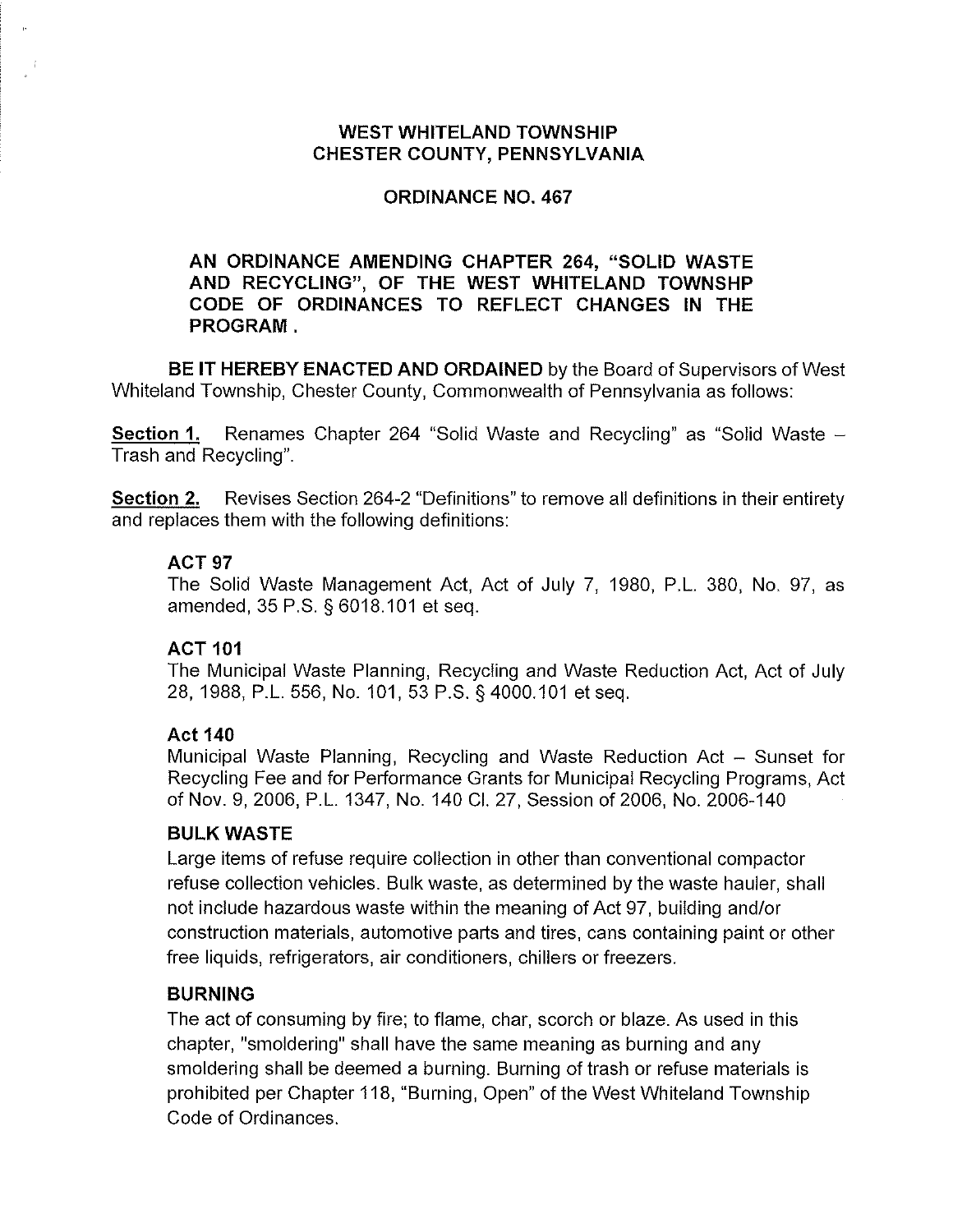## **COMMERCIAL ESTABLISHMENT**

All properties and/or establishments used for commercial or industrial purposes.

# **DISPOSAL BAG or TOWNSHIP DISPOSAL BAG**

The plastic bag used for the collection of municipal waste in the Township which shall bear an identification mark established by the Township. This bag shall be the only bag used in the Township's Pay-As-You-Throw Program.

# **INSTITUTIONAL ESTABLISHMENT**

Any property and/or establishment engaged in service including, but not limited to, hospitals, nursing homes, orphanages, schools and universities.

# **MUL Tl-UNIT RESIDENTIAL PROPERTY**

Any occupied dwelling having five or more units per structure which does not have a separate entrance for each unit onto a public or approved private street and does not have separate facilities for each unit for municipal waste collection. Dwelling units above or attached to a commercial use are included in this category.

# **MUNICIPAL ESTABLISHMENT**

Any facility or building owned or occupied by a local government or county government, local government or county government authority, state government or agency or federal government or agency.

# **MUNICIPAL WASTE**

Any garbage, refuse, industrial lunchroom or office waste and other material, including solid, liquid, semisolid or gaseous material resulting from the operation of residential, municipal, commercial or institutional establishments and from community activities and any sludge not meeting the definition of residual or hazardous waste in Act 97 from a municipal, commercial or institutional water supply treatment plant, wastewater treatment plant or air pollution control facility. The term does not include source-separated recyclable materials.

# **MUNICIPAL WASTE COLLECTOR**

Any person collecting or transporting municipal waste or recyclable materials for owners or occupants of property in West Whiteland Township, and any business or institution within West Whiteland Township which generates municipal waste or recyclable materials and uses its own employees and equipment for the collection and transportation of the municipal waste or recyclable materials.

# **MUNICIPAL WASTE CONTRACTOR**

The contractor of West Whiteland Township pursuant to Section 304(c) of Act 101 to carry out its duties for recycling, transportation, collection and storage of municipal waste and source-separated recyclable materials in a manner that is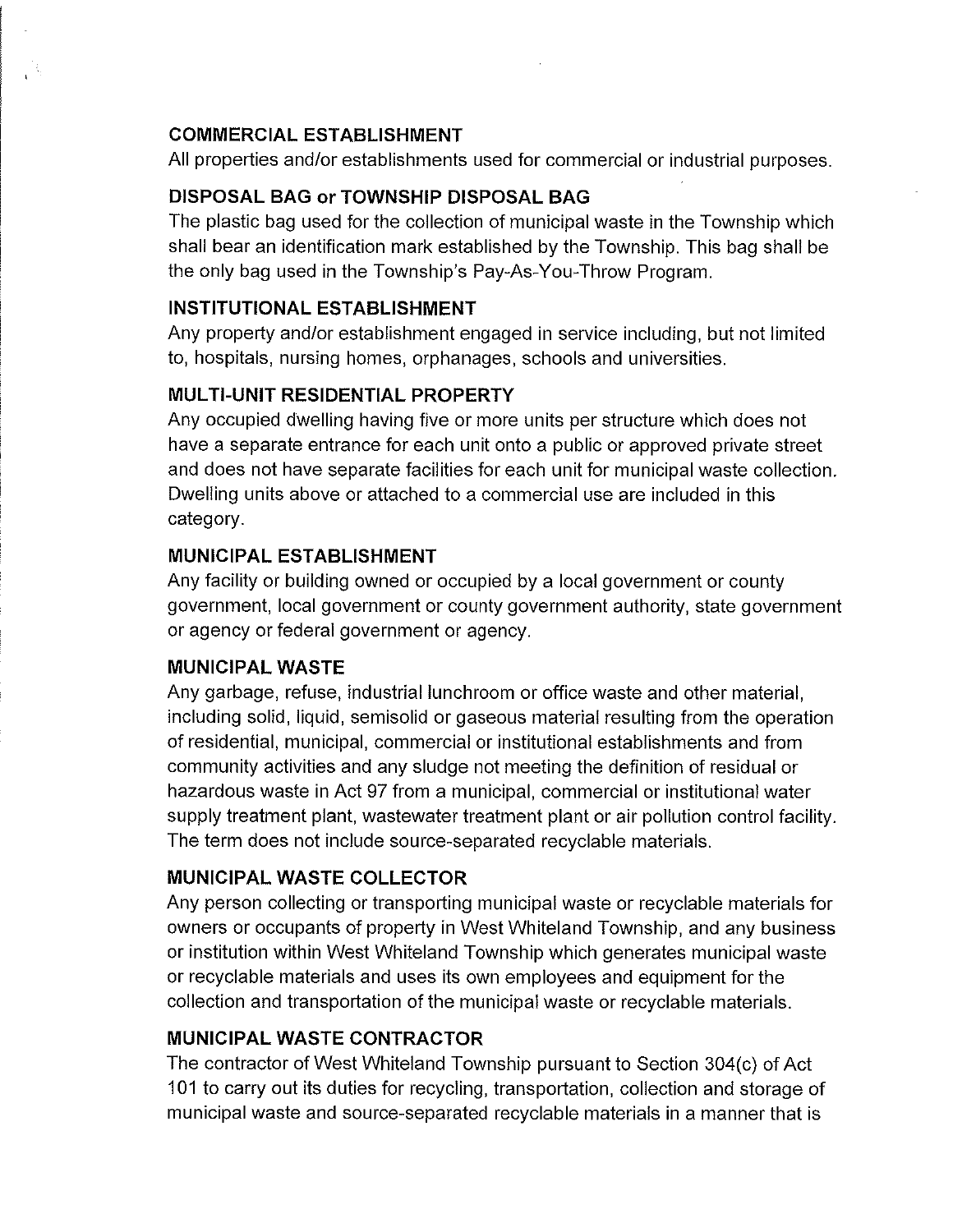consistent with Act 97 and Act 101 and the regulations promulgated pursuant thereto. Any such person shall be jointly and severally responsible with the Township when carrying out its duties for transportation, collection or storage activity.

# **OWNER**

Any person vested with ownership, legal or equitable, sole or partial, of any property located within the Township. The owners of a property are those persons listed in the records of the Township.

# **PAY-AS-YOU-THROW (PAYT) PROGRAM**

Township Residential households pay an annual fee (as per the annual fee resolution) to the Township for curbside pick-up of trash and recycling. PAYT participants buy special West Whiteland Township trash bags based on their use of the program. All non-recyclable items must be placed in these bags to be collected. Recyclable items go in sturdy-sided bins or totes.

# **PERSON**

Any individual, partnership, association, corporation, institution, cooperative enterprise, trust, municipal authority, federal government or agency, commonwealth institution or agency, or any other legal entity whatsoever which is recognized by law as a subject of rights and duties. In any provision of this chapter prescribing a fine, imprisonment or penalty, or any combination of the foregoing, the term "person" shall include the officers and directors of any corporation or any other legal entity having officers and directors.

# **PROPERTY**

Any lot or parcel of ground within the Township upon which there is erected a structure intended for continuous or periodic habitation, occupancy or use.

# **RECYCLABLE MATERIALS**

Those materials specified by the Township for separation from municipal waste at the point of origin for the purpose of recycling and for collection in accordance with this chapter and recycling regulations which may be promulgated from time to time. The list of "recyclable materials" may be changed from time to time as deemed necessary.

# **RESIDENCE**

Any occupied single or multifamily structure having four or less units per structure. Condominiums, townhouses and like dwellings having separate entrances for each unit onto a public or approved private street and which have individual facilities for each unit for municipal waste collection are included in this category.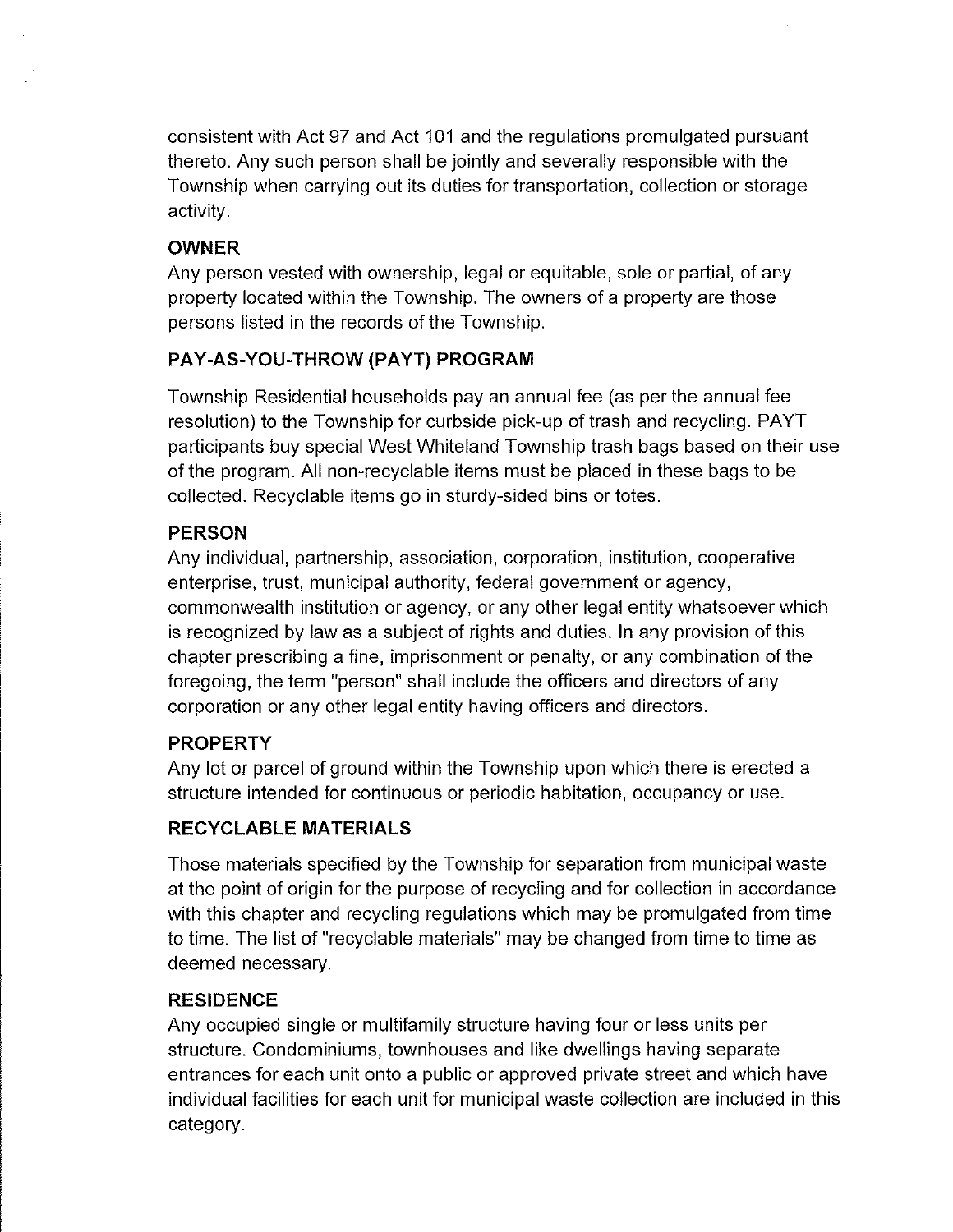### **RESIDENT**

Any person which owns, leases or occupies a property located in West Whiteland Township used as a residence.

## **TRASH/RECYCLING FEE**

An annual fee imposed and billed by the Township to all owners of residences which, by authority of this Ordinance, participate in the PAYT program. The owner of each participating residence is responsible for paying the fee and ensuring compliance with the PAYT program.

## **YARD DEBRIS**

Leaves, garden residues, shrubbery and tree trimmings, branches, and similar materials, but not including grass clippings.

**Section 3.** Revises Section 264-3, "Separation program established" to replace the phrase "leaf waste" with the phrase "yard debris".

**Section 4.** Revises Paragraph A, "Recyclable materials" of Section 264-4 "Residential recycling" to delete the following sentence:

Such containers shall be provided by the Township pursuant to rules and regulations promulgated hereunder.

**Section 5.** Revises Paragraph B, "Residential collection" of Section 264-4 "Residential recycling" to read as follows:

Residential collection. The collection of allowable recyclable materials from all residences within the Township shall be made by a municipal waste contractor at a minimum of once per week.

**Section 6.** Revises the first sentence of Paragraph C, "Multiunit residential properties" of Section 264-4 "Residential recycling" to read as follows:

An owner, landlord or agent of an owner or landlord of multiunit residential properties or multiunit rental properties with four or more units shall comply with their responsibilities under this chapter by establishing a collection system for recyclable materials at each property and pick-up by a waste collector.

**Section 7.** Revises Paragraph D, "Townhouse properties" to read as follows:

The residents of the townhouse communities listed on the annual solid waste trash and recycling fee resolution are exempt from the requirement of collection of recyclable materials by the municipal waste contractor pursuant to§ 264-12D of this chapter, regarding the collection of municipal waste by the municipal waste collector. These communities provide trash/recycling services via their respective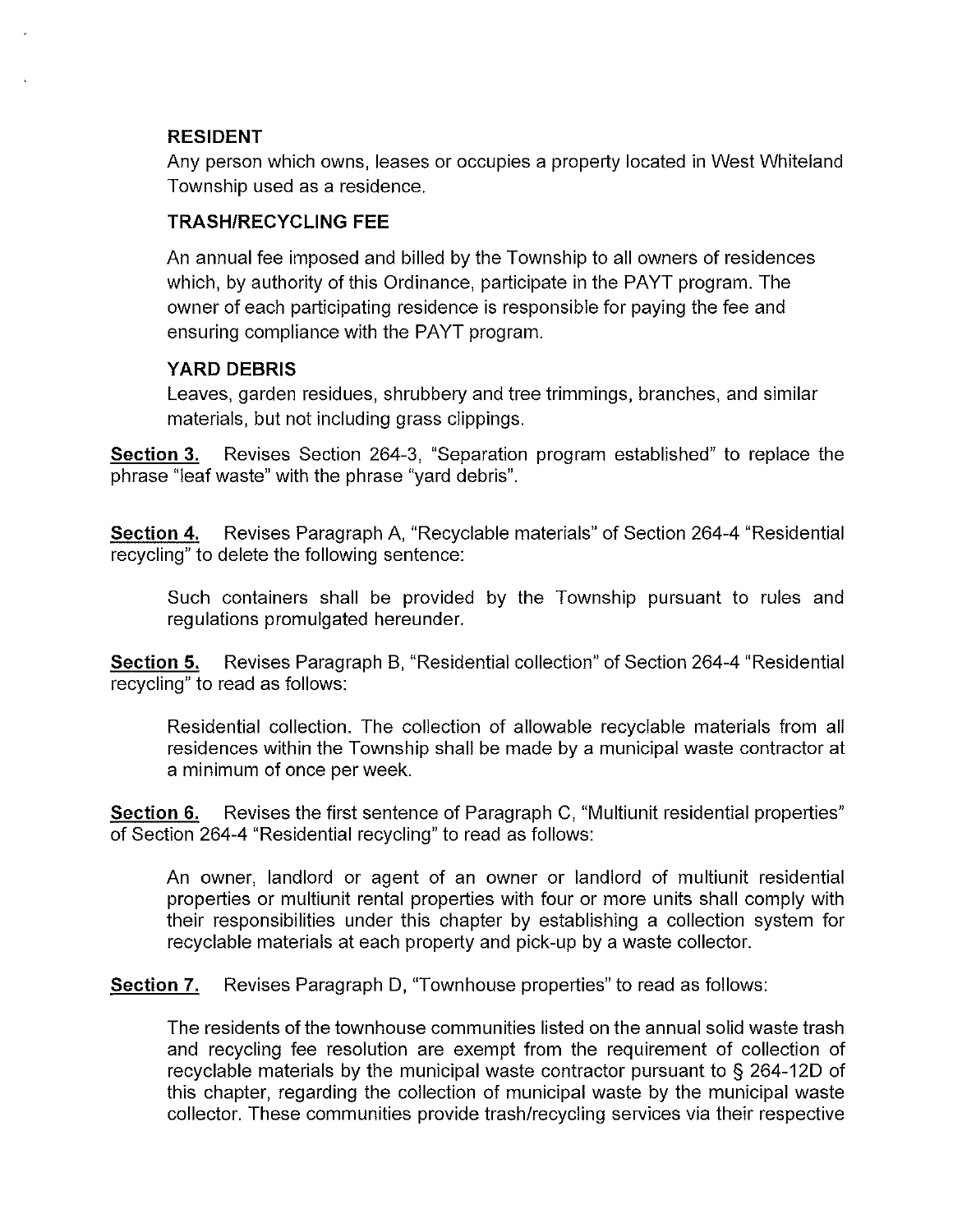homeowners' associations. All other communities, other than those sited as multiunit residential properties in point C above must participate in the PAYT program.

**Section 8.** Renames Section 264-5, "Yard Debris" and replaces the phrase "leaf waste" with the phrase "yard debris" in sub-paragraphs A, B, C and D.

**Section 9.** Revises Section 264-7, "Commercial, institutional and municipal recycling" to read as follows:

All persons occupying commercial, institutional, non-PAYT residential areas, and municipal establishments within West Whiteland Township shall separate recyclable materials as may be changed, from time to time, by resolution of the Board of Supervisors of West Whiteland Township, generated at such establishments and from community activities, store the materials until collection by a municipal waste collector and annually provide written documentation and certification to West Whiteland Township of the total number of tons of materials and the types of materials recycled. Such persons may comply with the reporting requirements hereunder by requiring their municipal waste. collector to provide such documentation and certification directly to the Township.

**Section 10.** Revises Paragraph C of Section 264-11, "Prohibited acts" to read as follows:

No person shall place disposal bags for municipal waste or containers for recyclable materials at the curb or in the front yard of any lot, except in the period beginning at 6:00 p.m., prevailing time, on the day prior to a scheduled collection, and ending at 12:00 midnight on the day of a collection. "Front yard" shall mean the area between the street line and the first building on the lot.

**Section 11.** Revises Section 264-12, "Residential collection and disposal" to read as follows:

- A. All municipal waste generated at residences throughout the Township shall be collected by the municipal waste contractor, unless exempted by this ordinance.
- B. Collection of municipal waste shall be made by the municipal waste contractor at a minimum of once per week, or at such frequency as shall be set forth in rules and regulations adopted hereunder.
- C. All municipal waste shall be placed in the disposal bags sold by the Township through local retailers for such use. The municipal waste contractor will only collect municipal waste contained in the Township disposal bags. This bag shall not be filled so as to weigh more than 40 pounds and shall be securely tied or sealed at the time of collection. The Township disposal bags are available at local commercial establishments throughout the Township as set forth in § 264- 13 of this chapter.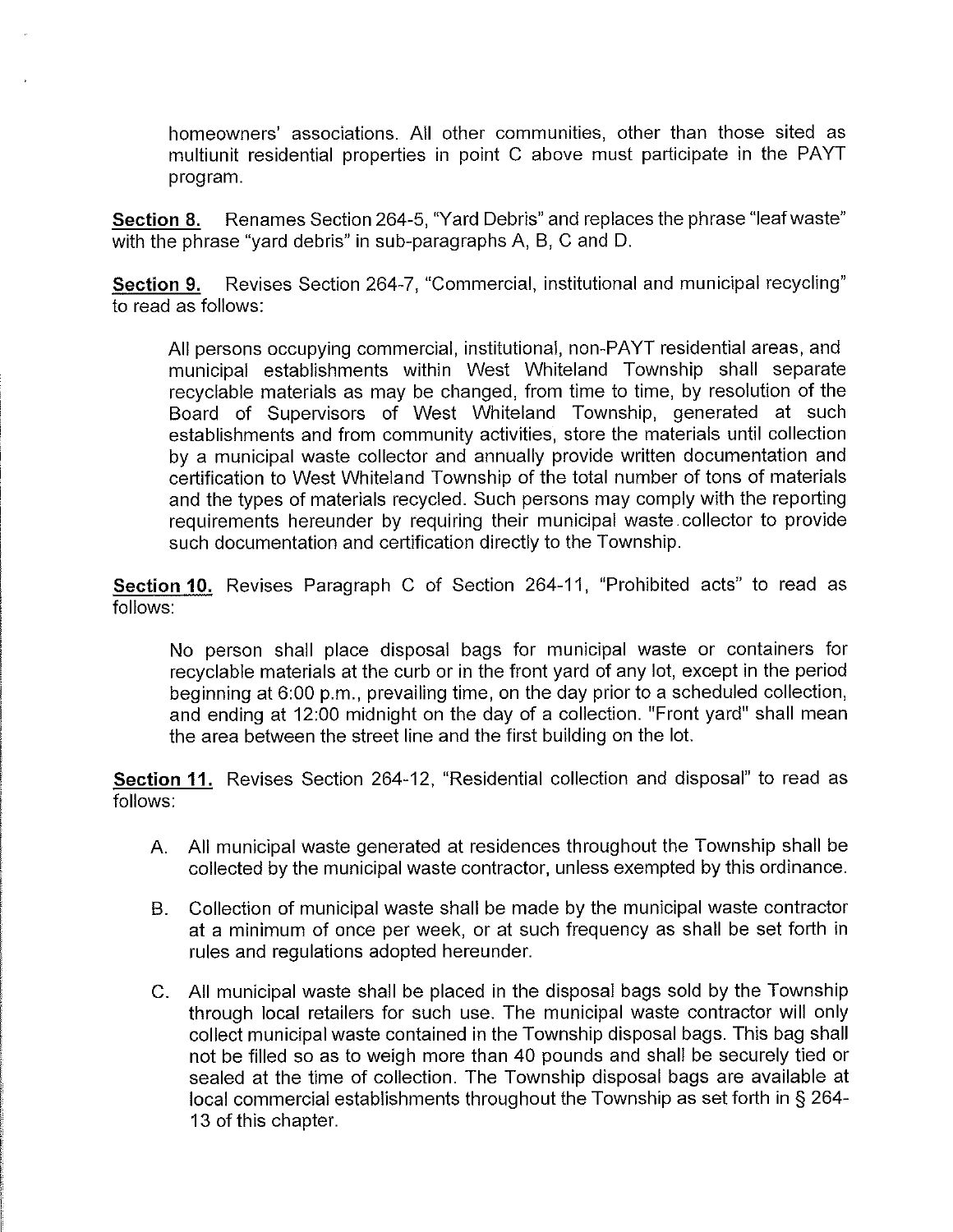D. Townhouse properties. The residents of townhouse communities as indicated in section 264-4, acting by and through a duly constituted homeowners' association, are exempted from the requirements of this section regarding the collection of municipal waste by the municipal waste contractor; provided, that the homeowners' association contracts with a waste collector for the collection and disposal of municipal waste, in full compliance with this chapter and Act 97, establishes and enforces a curbside collection system for source-separated recyclable materials and yard waste by a waste collector, in full compliance with this chapter and Act 101, and provides to the Township, or designee, on an annual basis written documentation and certification of the total number of tons of materials, the types of materials recycled and total tons of waste.

**Section 12.** Revises Section 264-13, "Disposal bag fees" to read as follows:

The Township disposal bags are available at various local commercial establishments at such fees as shall be from time to time established by resolution of the Board of Supervisors, and as may be from time to time amended. Authorization for sales by commercial establishments shall be by the Township Manager.

**Section 13.** Removes Section 264-14, "Municipal waste collectors' licensing requirements" in its entirety.

- **Section 14.** Renumbers Section 264-15, "Rules and regulations" as Section 264-14.
- **Section 15.** Renumbers Section 264-16, "Violations and penalties" as Section 264-15
- **Section 16.** Removes Section 267-17, "Right of Entry" in its entirety.

**Section 17.** Adds new Section 267-17, "Inspections" to read as follows:

West Whiteland Township and its agents and employees shall have access to and may open any container, where municipal waste or recyclable materials placed out for collection for the purpose of making such investigation or inspection as may be necessary to ascertain the compliance or noncompliance by any person with the provisions of this chapter and the rules and regulations promulgated hereunder. In connection with such inspection or investigation, samples may be taken.

**Section 18.** Renames Section 267-19, "Residential recycling fee" as "Residential trash and recycling fee".

**Section 19.** Revises Section 264-20, "Rate" to read as follows:

The recycling fee shall be set by the township's annual fee resolution per residence per twelve-month period. The Board of Supervisors may amend the recycling fee from time to time by resolution.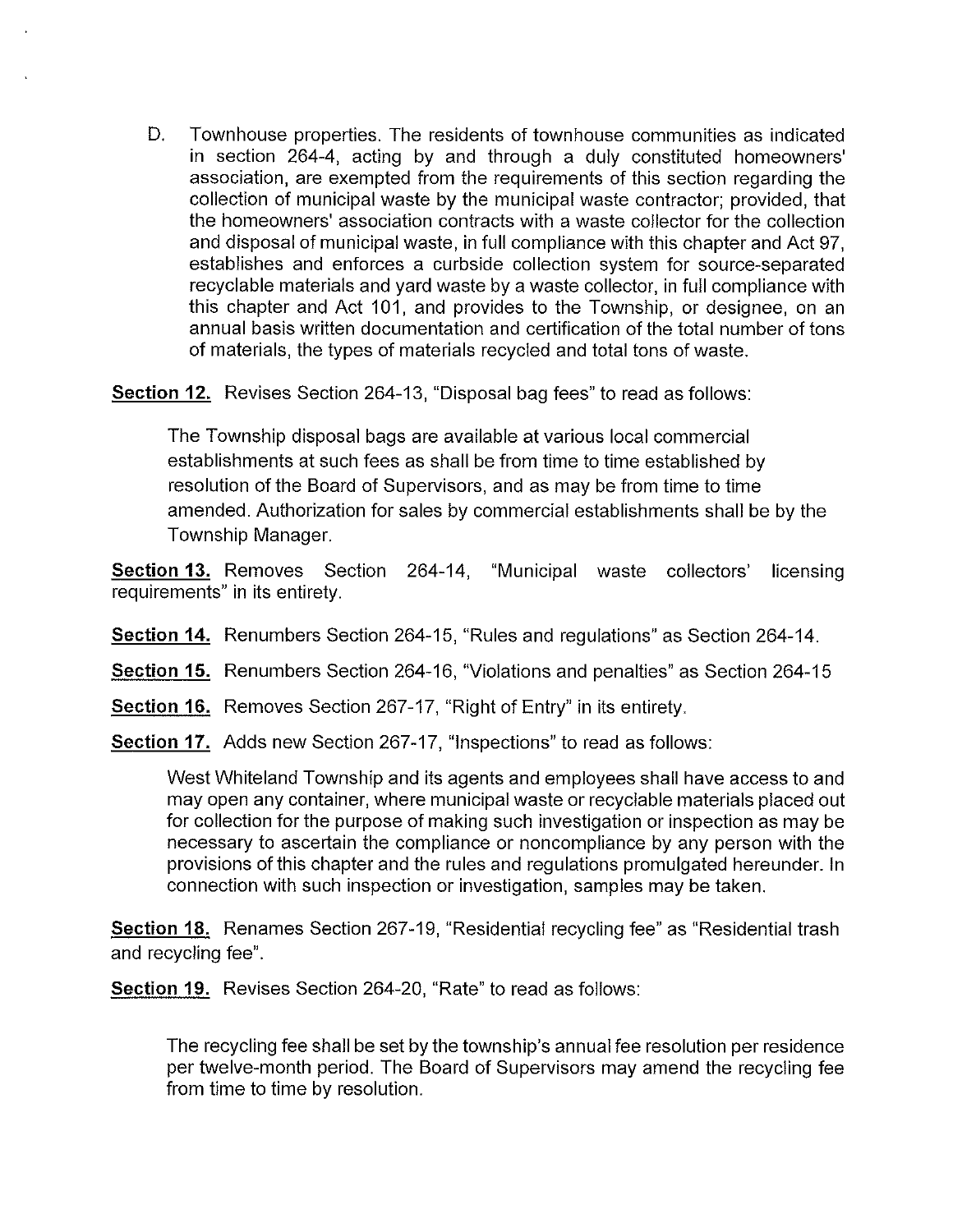**Section 20.** Revises Section 264-21, "Time and methods of payments" to read as follows:

- A. Annual billings for the recycling fee for each twelve-month period shall be made in June of each year. The bills for the recycling fee under§ 264-20 for the twelvemonth period during which a property is initially occupied will be prorated on the basis of the applicable rate. All bills shall be due and payable in full within 30 days of their respective billing dates. Any bills not paid in full within 30 days of issuance will be assessed an additional late fee in the amount of ten percent (10%) of the past due amount. The Township offers an installment payment option, with the annual amount payable over three equal payments.
- B. Vendors will be billed for the purchase of West Whiteland Township trash bags. All bills shall be due and payable in full within 30 days of their respective billing dates. Any bills not paid in full within 30 days of issuance will be assessed an additional late fee in the amount of ten percent (10%) of the past due amount.

**Section 21.** Revises Paragraphs B and C of Section 264-22, "Penalties for delinquent payments and liens" to read as follows:

- B Failure to receive bills will not be considered an excuse for nonpayment nor permit an extension of the period during which bills are payable at face value. Bills are sent to the parcel address. An owner may provide the Township with an alternative mailing address and a duplicate bill will be sent there as well as the parcel address.
- C. All trash and recycling fees, together with all interest and penalties thereon, not paid on or before 90 days from the date of each bill shall be deemed to be delinquent. All delinquent trash and recycling fees and all penalties thereon shall be a lien against such property in the office of the Prothonotary of Chester County and shall be collected in the manner provided by law for the filing and collection of such liens.

**Section 22.** Revises Paragraph C of Section 264-23, "Segregation of revenue" to read as follows:

Said funds shall be used only for municipal waste collection and recycling purposes and the support of the municipal waste and recycling program.

**Section 23.** The provisions of this Ordinance are severable, and if any section, sentence, clause, part, or provision thereof shall be held illegal, invalid, or unconstitutional by any court of competent jurisdiction, such decision of the court shall not affect or impair the remaining sections, sentences, clauses, parts, or provisions of this Ordinance.

**Section 24.** Effective Date. This ordinance shall be effective five (5) days from the date of enactment.

Enacted and Ordained this **9th** day of **February, 2022.**